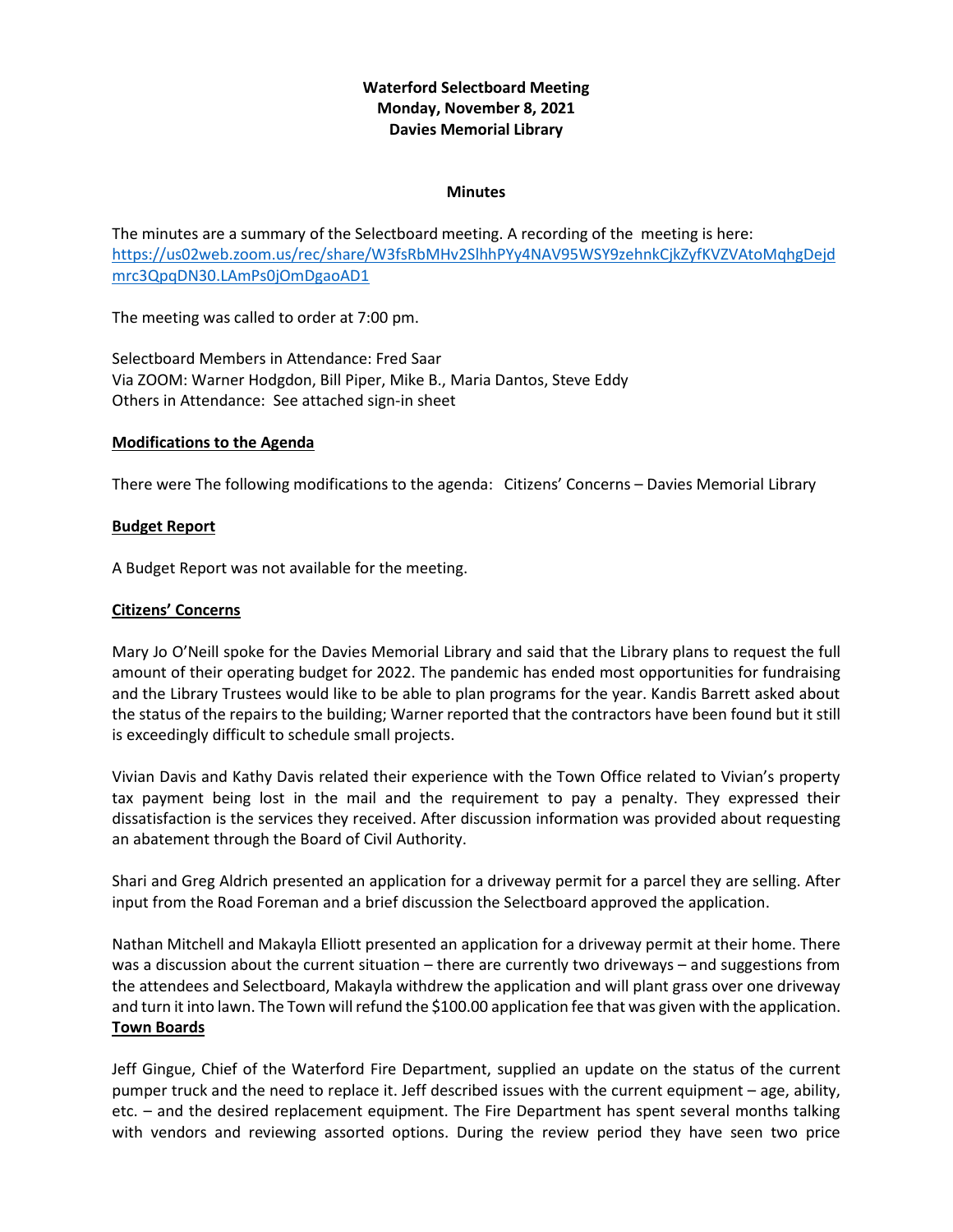increases. The Fire Department plans to order the truck before a scheduled price increase in December and bring the purchase to Town Meeting for approval.

## **Highway Department**

Lisle reported that the added signage that Dave Morrison requested for Lawrence Road have been installed.

Roberta Gillott conducted a survey of residents around Old County Road and Shadow Lake Road. Seventy percent of the residents contacted do not believe that a four-way stop is necessary at the intersection but would like to see a sign showing that there is farming activity on that road. Sixty percent of the residents believe that the road is too fast and encourages people to speed. The speed limit is posted at both intersection for that segment of road. The Selectboard will contact the Sheriff and request his speed sign be placed on the road to alert drivers to their current speed. Mike Barrett suggested a solar sign that has a speed limit sign affixed and a visual display the shows the driver's current speed.

It was noted that the inspection on one of the Highway Department's trucks expired in August and the truck has not been re-inspected.

### **Old Business**

### Town Website

Mike Barrett supplied an overview of the status of the website re-design and the complication encountered implementing the .gov domain. The website is operational now, and there are several cleanup tasks remaining.

#### ARPA Citizens Committee

Roberta Gillott presented an overview of the most recent Citizens Committee meeting and their plans for identifying potential projects for spending the funds moving forward. Roberta asked if the Committee's recommendations would be considered by the Selectboard; Fred responded that the Selectboard requested the Committee to develop a list of recommendations for consideration and that the Selectboard has not identified any candidate projects. The Selectboard plans to evaluate the recommended projects based on use of the funds, number of Waterford residents served, and the areas of Waterford to be served . The Selectboard believes the Citizens Committee is making excellent progress.

#### BCBS Plan Renewal

At the October Selectboard meeting we deferred signing the health insurance agreement until we understood if the annual cost will be higher or lower. We have not determined this information yet, and this item was deferred until the December meeting. The renewal does not need to be returned to BCBS until mid-January.

Marcia Martel presented the results of her survey about how Towns pay for health, dental, etc. insurance. Waterford currently pays 100% of the cost; and Marcia reported that most Towns have the Employee pay 10% and the Town 90%.

## Update on the Equipment Fund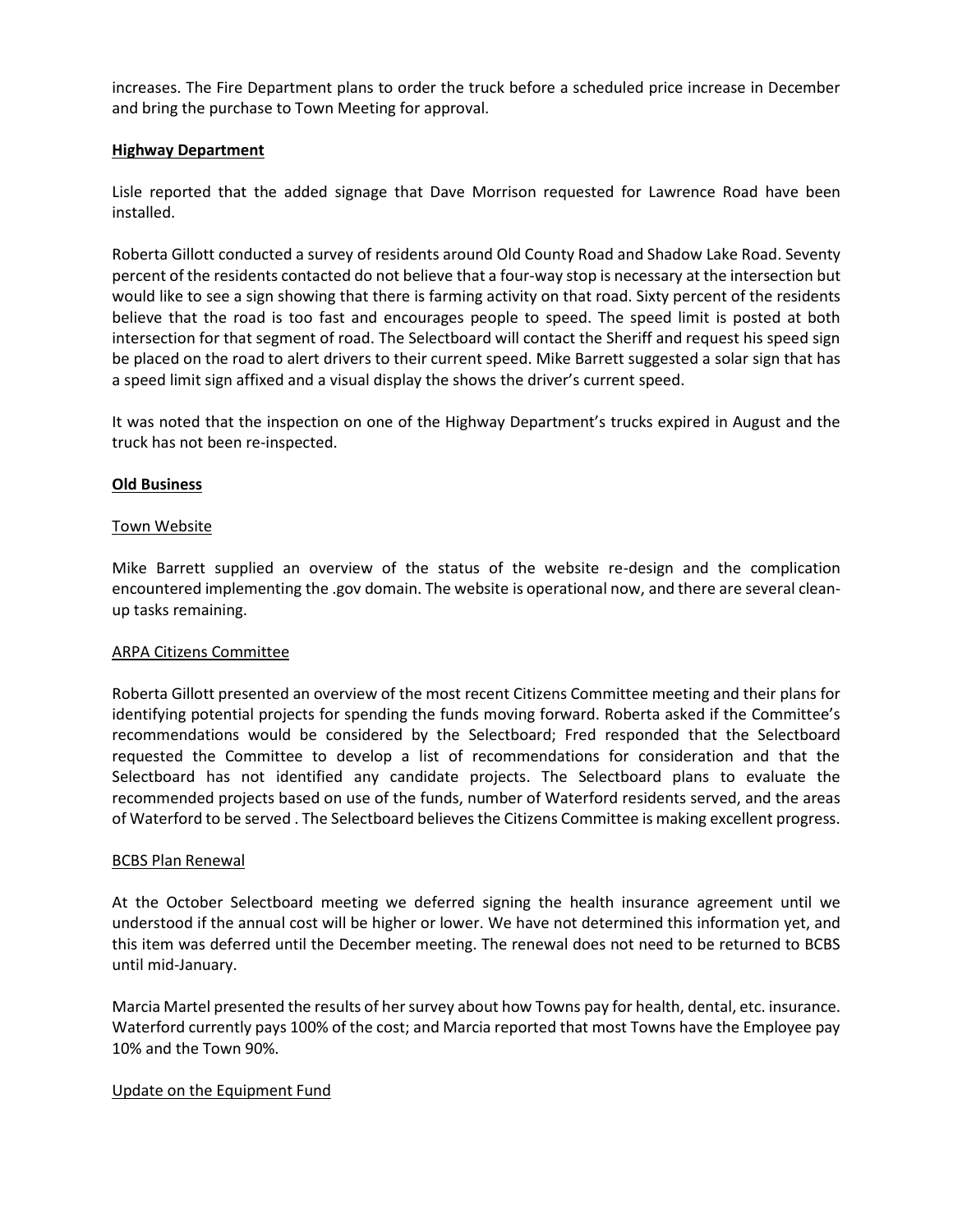The Town Treasurer is on family leave until January, and the Selectboard will contact Joanne Jurentkuff for a historical perspective on the Equipment Fund.

## **New Business**

### Payment for the Laptop and Owl

Considering the on-going number on new cases of COVID-19 in the Northeast Kingdom the Selectboard decided that it would be prudent to move to a hybrid in-person/ZOOM Selectboard meeting format. To help this transition the Selectboard asked Mike Barrett to supply information on the equipment we would need to implement this change. Mike supplied the specifications for a laptop and a Meeting Owl Pro. The Meeting Owl Pro has a 360 camera, microphone and speaker and integrates with the ZOOM video conferencing application. The cost of the laptop was \$864.95, and the cost of the Owl was \$1,058.94 for a total of \$1,923.89. The Selectboard approved the expense and noted that the purchase would probably be an eligible expense under the ARPA funding.

Historically, the Town has given employee bonuses in November, and the Selectboard budgeted annual bonus in the fiscal year 2021 budget. There was significant discussion about the amount of the bonuses, if they should be paid at all, and if only certain employees be given bonuses. After considerable discussion Fred said that he did not believe that is would be fair to the employees to cancel the bonuses at this late date, that he was recommending the Town pay the same bonuses as were paid in 2020 (this is the normal practice), and that the Selectboard bring the question of bonuses up at Town Meeting in March 2022. Bill made a motion to pay the budgeted bonuses in the same amount as 2020 and Warner seconded the motion. Donna Berry was not included in the bonuses in 2021, and the Selectboard will discuss a bonus for her at the December Selectboard meeting.

Kathy Davis inquired about the bonus amounts given to each Town Employee, and review of the accounting system after the meeting provided the following information for the 2020 bonuses:

| Lisle Houghton    | \$1,000.00 |
|-------------------|------------|
| Wade Baillargeon  | \$1,000.00 |
| Jim Hayes         | \$800.00   |
| Jessy Pelow       | \$800.00   |
| Steve Eddy        | \$800.00   |
| <b>Shawn Goss</b> | \$600.00   |

The meeting adjourned at 8:40pm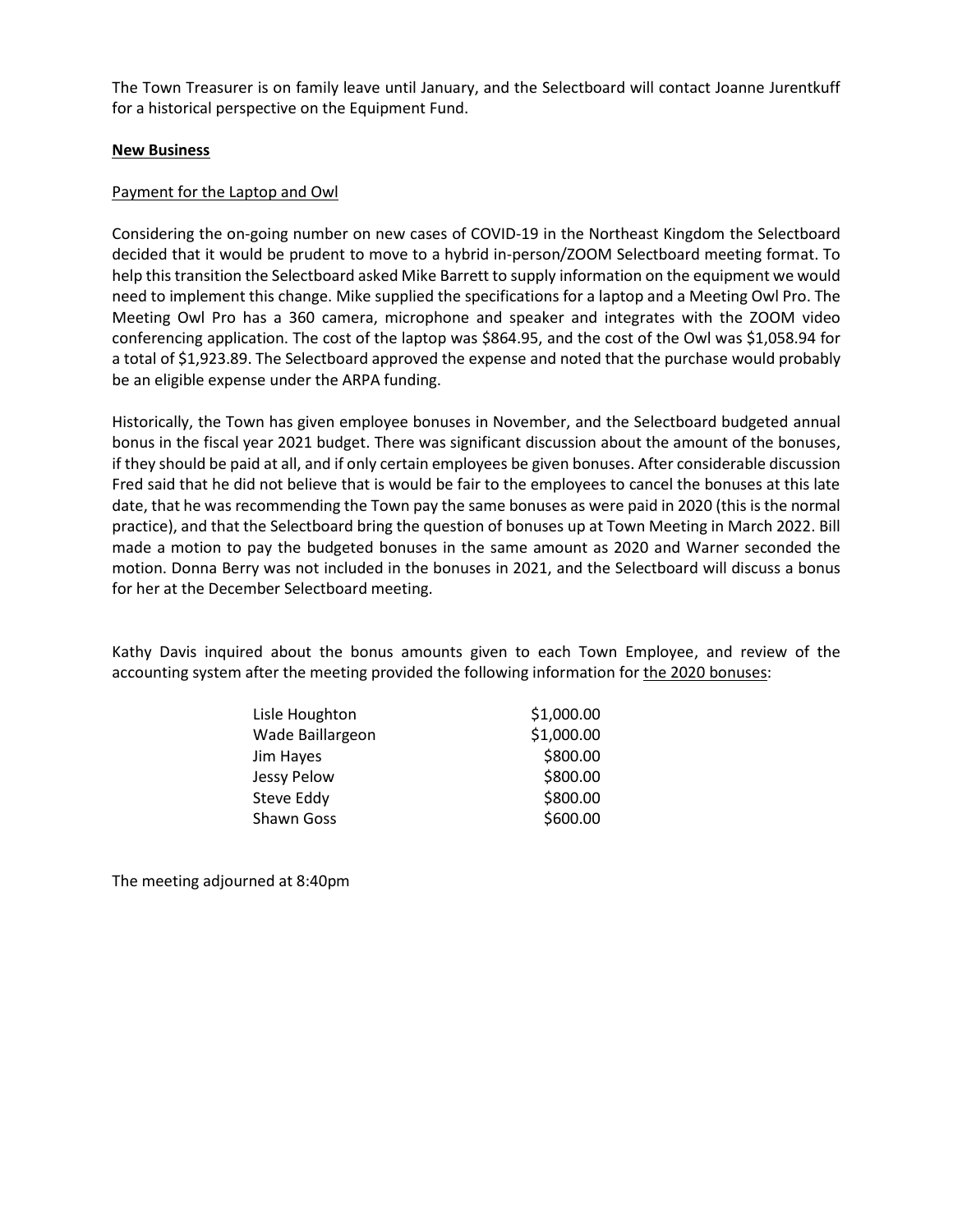Selectboard Meeting November 8, 2021 Housed Remick Thompson  $Dw_{24}$ Michael Barrett  $A$ llord  $h'$ e  $1211$ VINC Aldrich Syari  $5h$ it  $2111$ Tham Turceon Marte Marcia ROBERT P. Curhing Stabler Justin  $ODEF$ venc Hpul EM Lemont cro -Record Evin GillandER (athan) Ash David E. Morrison Kisterna Haves CL Mes  $+2212$ andis Barre Kelen PIKE alayla Elliot Shower Goss Jeffra Conguel vill RiverE

PRTN FASE